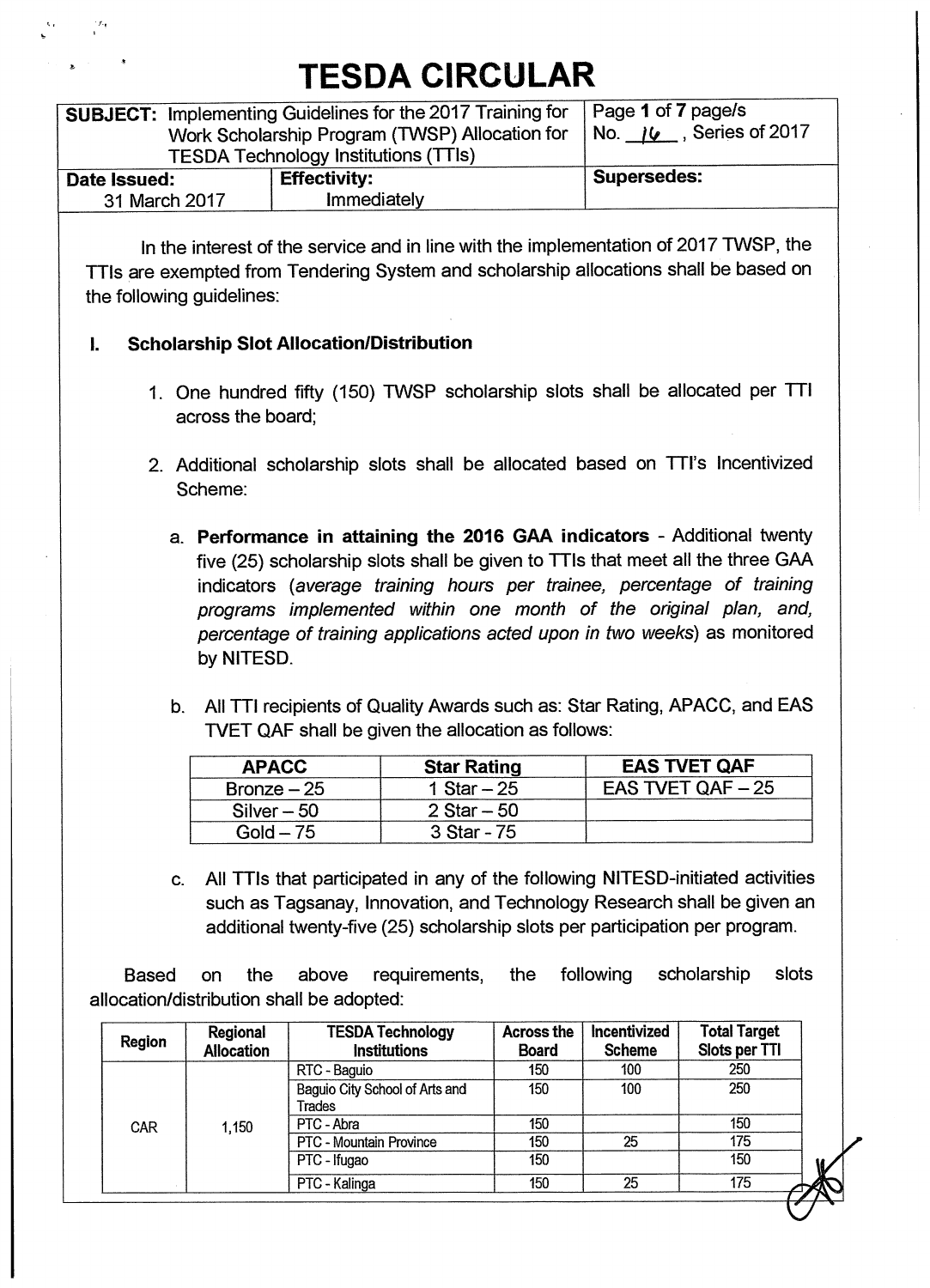$\frac{d\mathbf{r}}{d\mathbf{r}} = \frac{d\mathbf{r}}{d\mathbf{r}}$ 

 $\ddot{\phantom{a}}$ 

 $\sim 10^{11}$ 

|  |                                    |                   | <b>SUBJECT: Implementing Guidelines for the 2017 Training for</b>                                |                     | Page 2 of 7 page/s  |                        |
|--|------------------------------------|-------------------|--------------------------------------------------------------------------------------------------|---------------------|---------------------|------------------------|
|  |                                    |                   | Work Scholarship Program (TWSP) Allocation for<br><b>TESDA Technology Institutions (TTIs)</b>    |                     |                     | No. 16, Series of 2017 |
|  | Date Issued:                       |                   | <b>Effectivity:</b>                                                                              |                     | <b>Supersedes:</b>  |                        |
|  | 31 March 2017                      |                   | Immediately                                                                                      |                     |                     |                        |
|  | <b>Region</b>                      | Regional          | <b>TESDA Technology</b>                                                                          | <b>Across the</b>   | Incentivized        | <b>Total Target</b>    |
|  |                                    | <b>Allocation</b> | <b>Institutions</b>                                                                              | <b>Board</b><br>150 | <b>Scheme</b><br>50 | Slots per TTI<br>200   |
|  |                                    |                   | <b>Bangui Institute of Technology</b>                                                            |                     |                     |                        |
|  |                                    |                   | Marcos Agro-Industrial School                                                                    | 150                 | 25                  | 175                    |
|  |                                    |                   | Luciano Millan Memorial School<br>of Arts and Trades                                             | 150                 | 25                  | 175                    |
|  |                                    | 1,300             | Pangasinan School of Arts and<br>Trades                                                          | 150                 | 25                  | 175                    |
|  |                                    |                   | PTC - Pangasinan                                                                                 | 150                 | 50                  | 200                    |
|  |                                    |                   | Pangasinan Technological<br>Institute                                                            | 150                 | 25                  | 175                    |
|  |                                    |                   | <b>RTC</b> - La Union                                                                            | 150                 | 50                  | 200                    |
|  |                                    |                   | Aparri Polytechnic Institute                                                                     | 150                 | 100                 | 250                    |
|  |                                    |                   | Lasam Institute of Technology                                                                    | 150                 | 25                  | 175                    |
|  |                                    |                   | RTC - Tuguegarao                                                                                 | 150                 | $\overline{50}$     | 200                    |
|  | $\mathbf{I}$                       | 1,325             | Southern Isabela College of Arts<br>and Trades                                                   | 150                 | 125                 | $\overline{275}$       |
|  |                                    |                   | <b>Isabela School of Arts and Trades</b>                                                         | 150                 | 125                 | $\overline{275}$       |
|  |                                    |                   | Nueva Vizcaya Polytechnic<br>Institute (formerly KNAS)                                           | 150                 |                     | 150                    |
|  |                                    |                   | Concepcion Vocational School                                                                     | 150                 | 175                 | 325                    |
|  |                                    |                   | PTC - Tarlac                                                                                     | 150                 |                     | 150                    |
|  |                                    |                   | Gonzalo Puyat School of Arts and<br>Trades                                                       | 150                 | 25                  | 175                    |
|  |                                    |                   | KorPhil IT Training Center -<br><b>Bulacan</b>                                                   | 150                 |                     | 150                    |
|  | $\ensuremath{\mathsf{III}}\xspace$ |                   | PTC - Calumpit                                                                                   | 150                 | 25                  | $\overline{175}$       |
|  |                                    | 1,925             | RTCCL - Guiguinto                                                                                | 150                 |                     | 150                    |
|  |                                    |                   | PTC - Baler                                                                                      | 150                 |                     | 150                    |
|  |                                    |                   | PTC - Iba                                                                                        | 150                 |                     | 150                    |
|  |                                    |                   | PTC - Bataan                                                                                     | 150                 | 25                  | 175                    |
|  |                                    |                   | RTC - Mariveles                                                                                  | 150                 | 25                  | 175                    |
|  |                                    |                   | PTC - Palayan                                                                                    | 150                 |                     | 150                    |
|  |                                    |                   | Jacobo Z. Gonzales Memorial<br>School of Arts and Trades                                         | 150                 | 150                 | 300                    |
|  |                                    |                   | PTC-Rosario                                                                                      | 150                 | 100                 | 250                    |
|  |                                    |                   | PTC - Paliparan                                                                                  | 150                 | 25                  | 175                    |
|  |                                    |                   | RTC - Batangas                                                                                   | 150                 |                     | 150                    |
|  | IV-A                               | 1,675             | Quezon National Agricultural<br>School                                                           | 150                 | 175                 | 325                    |
|  |                                    |                   | RPTESDC-Binangonan                                                                               | 150                 |                     | 150                    |
|  |                                    |                   | Bondoc Peninsula Technological<br>Institute                                                      | 150                 |                     | 150                    |
|  |                                    |                   | <b>Rizal Provincial Technical</b><br><b>Education and Skills</b><br>Development Center (RPTESDC) | 150                 | 25                  | $\overline{175}$       |

 $\hat{\mathcal{A}}$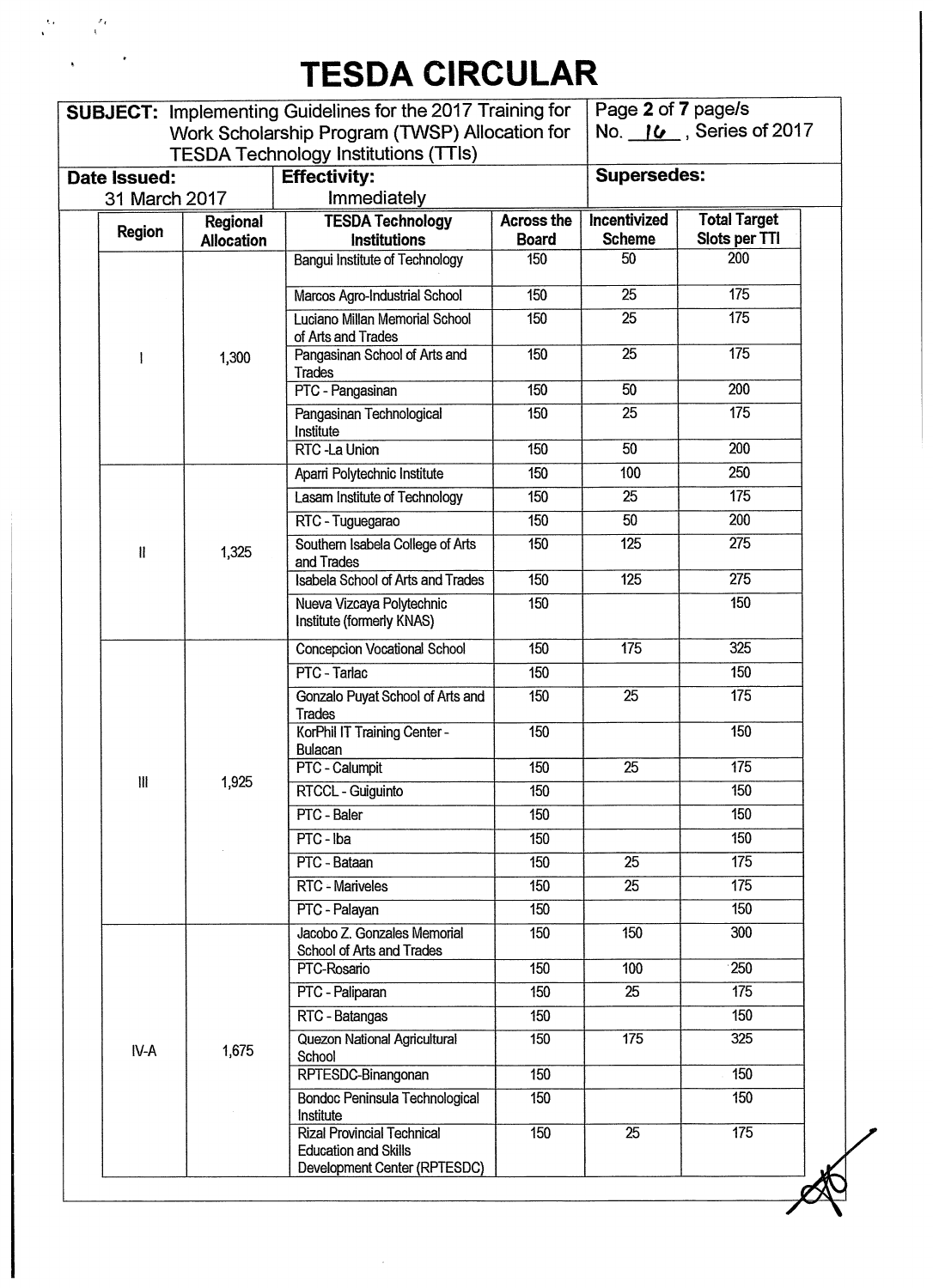$\frac{1}{2}$ 

 $\sim$   $_{\bullet}$ 

 $\frac{d}{dt} \left( \frac{d}{dt} \right)$ 

|                               |               |                   | <b>SUBJECT: Implementing Guidelines for the 2017 Training for</b>                                            |                   | Page 3 of 7 page/s |                           |
|-------------------------------|---------------|-------------------|--------------------------------------------------------------------------------------------------------------|-------------------|--------------------|---------------------------|
|                               |               |                   | Work Scholarship Program (TWSP) Allocation for                                                               |                   |                    | No. $16$ , Series of 2017 |
|                               |               |                   | <b>TESDA Technology Institutions (TTIs)</b>                                                                  |                   | <b>Supersedes:</b> |                           |
| Date Issued:<br>31 March 2017 |               |                   | <b>Effectivity:</b><br>Immediately                                                                           |                   |                    |                           |
|                               |               | Regional          | <b>TESDA Technology</b>                                                                                      | <b>Across the</b> | Incentivized       | <b>Total Target</b>       |
|                               | <b>Region</b> | <b>Allocation</b> | <i><b>Institutions</b></i>                                                                                   | <b>Board</b>      | <b>Scheme</b>      | Slots per TTI             |
|                               |               |                   | Alcantara National Trade School                                                                              | 150               | 25                 | 175                       |
|                               |               |                   | Buyabod School of Arts and<br>Trades                                                                         | 150               |                    | 150                       |
|                               | $IV-B$        | 1,075             | TorrijosPoblacion School of Arts<br>and Trades                                                               | 150               | $\overline{25}$    | 175                       |
|                               |               |                   | Simeon Suan Vocational and<br><b>Technical College</b>                                                       | 150               | 100                | 250                       |
|                               |               |                   | Puerto Princesa School of Arts<br>and Trades                                                                 | 150               | 175                | 325                       |
|                               |               |                   | <b>TESDA Women's Center</b>                                                                                  | 150               | $\overline{75}$    | 225                       |
|                               |               |                   | Quezon City Lingkod Bayan Skills<br>Development Center                                                       | 150               |                    | 150                       |
|                               | <b>NCR</b>    | 825               | Human Resource Development<br>Institute, Philippines-Korea<br><b>Technological and Cooperation</b><br>Center | 150               |                    | 150                       |
|                               |               |                   | National Language Skills Institute                                                                           | 150               |                    | 150                       |
|                               |               |                   | National TVET Trainers' Academy                                                                              | 150               |                    | 150                       |
|                               |               |                   | <b>Bulusan Vocational Technical</b><br>School                                                                | 150               | 125                | 275                       |
|                               |               |                   | Sorsogon National Agricultural<br>School                                                                     | 150               | 75                 | 225                       |
|                               |               |                   | Cabugao School of Handicraft<br>and Cottage Industries                                                       | 150               | 25                 | 175                       |
|                               |               |                   | Masbate Institute of Fisheries and<br>Technology                                                             | 150               | 25                 | 175                       |
|                               | $\mathsf{V}$  |                   | <b>PTC-Camarines Norte</b>                                                                                   | 150               |                    | 150                       |
|                               |               | 2,125             | Camarines Sur Institute of<br><b>Fisheries and Marine Sciences</b>                                           | 150               | 125                | 275                       |
|                               |               |                   | PTC-Camarines Sur                                                                                            | 150               |                    | 150                       |
|                               |               |                   | RTC - Pili                                                                                                   | 150               |                    | 150                       |
|                               |               |                   | <b>PTC</b> - Malilipot                                                                                       | 150               | $\overline{25}$    | 175                       |
|                               |               |                   | PTC - Guinobatan                                                                                             | 150               |                    | 150                       |
|                               |               |                   | San Francisco Institute of Science<br>and Technology                                                         | 150               | 75                 | $\overline{225}$          |
|                               |               |                   | RTC-Talisay                                                                                                  | 150               | $\overline{25}$    | $\overline{175}$          |
|                               |               |                   | PTC - Kabankalan                                                                                             | 150               | 25                 | 175                       |
|                               |               |                   | PTC - Cadiz                                                                                                  | 150               |                    | 150                       |
|                               |               |                   | PTC - Aklan                                                                                                  | 150               |                    | 150                       |
|                               |               |                   | PTC-Antique                                                                                                  | 150               |                    | 150                       |
|                               | VI            | 2,025             | <b>Dumalag Vocational Technical</b><br>School                                                                | 150               | $\overline{75}$    | $\overline{225}$          |
|                               |               |                   | RTC - Iloilo                                                                                                 | 150               | $\overline{25}$    | 175                       |
|                               |               |                   | Passi Trade School                                                                                           | 150               | 75                 | 225                       |
|                               |               |                   | Leon Ganzon Polytechnic College                                                                              | 150               | $\overline{125}$   | 275                       |
|                               |               |                   | New Lucena Polytechnic College                                                                               | 150               | 175                | 325                       |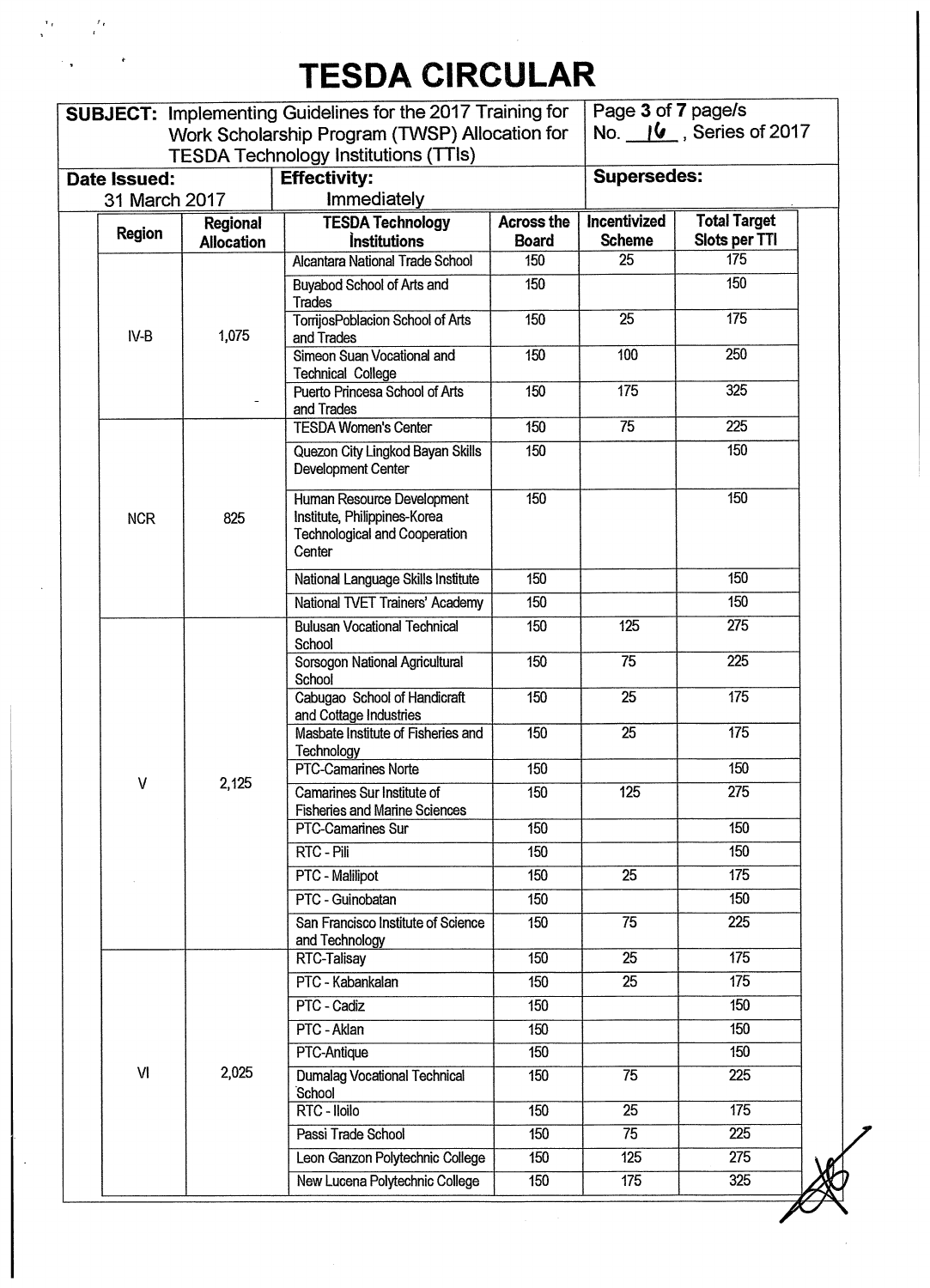$\sim 2\pi$ 

 $\mathcal{F}_{\mathcal{F}}$ 

|  |               |                               | <b>SUBJECT: Implementing Guidelines for the 2017 Training for</b> |                                   | Page 4 of 7 page/s            |                                      |
|--|---------------|-------------------------------|-------------------------------------------------------------------|-----------------------------------|-------------------------------|--------------------------------------|
|  |               |                               | Work Scholarship Program (TWSP) Allocation for                    |                                   |                               | No. $16$ , Series of 2017            |
|  |               |                               | <b>TESDA Technology Institutions (TTIs)</b>                       |                                   |                               |                                      |
|  | Date Issued:  |                               | <b>Effectivity:</b>                                               |                                   | <b>Supersedes:</b>            |                                      |
|  | 31 March 2017 |                               | Immediately                                                       |                                   |                               |                                      |
|  | <b>Region</b> | Regional<br><b>Allocation</b> | <b>TESDA Technology</b><br><b>Institutions</b>                    | <b>Across the</b><br><b>Board</b> | Incentivized<br><b>Scheme</b> | <b>Total Target</b><br>Slots per TTI |
|  |               |                               | <b>Regional Training Center VII</b>                               | 150                               | 75                            | 225                                  |
|  |               |                               | PTC - Carmen                                                      | 150                               | 50                            | 200                                  |
|  |               |                               | PTC - Daanbantayan                                                | 150                               |                               | 150                                  |
|  |               |                               | PTC - Minglanilla                                                 | 150                               | 50                            | 200                                  |
|  |               |                               | PTC - Toledo                                                      | 150                               |                               | 150                                  |
|  |               |                               | PTC-Samboan                                                       | 150                               |                               | 150                                  |
|  | VII           | 2,175                         | PTC-Bilar                                                         | 150                               |                               | 150                                  |
|  |               |                               | PTC-Pilar                                                         | 150                               | 50                            | 200                                  |
|  |               |                               | PTC-Jagna                                                         | 150                               | 25                            | 175                                  |
|  |               |                               | PTC-Tubigon                                                       | 150                               | 25                            | 175                                  |
|  |               |                               | PTC-Inabanga                                                      | 150                               | 50                            | 200                                  |
|  |               |                               | Lazi Technical Institute(formerly<br>LNAS)                        | 150                               | 50                            | 200                                  |
|  |               | 1,925                         | Cabucgayan National School of<br><b>Arts and Trades</b>           | 150                               | 50                            | 200                                  |
|  |               |                               | <b>Arteche National Agricultural</b><br>School                    | 150                               | 75                            | $\overline{225}$                     |
|  |               |                               | <b>Balangiga National Agricultural</b><br>School                  | 150                               | $\overline{25}$               | 175                                  |
|  | VIII          |                               | <b>Samar National School of Arts</b><br>and Trades                | 150                               | 175                           | 325                                  |
|  |               |                               | Balicuatro College of Arts and<br>Trades                          | 150                               | 100                           | $\overline{250}$                     |
|  |               |                               | Las Navas Agro-Industrial School                                  | 150                               |                               | 150                                  |
|  |               |                               | PTC - Northern Samar                                              | 150                               | 50                            | 200                                  |
|  |               |                               | <b>Calubian National Vocational</b><br>School                     | $\overline{150}$                  | $\overline{75}$               | $\overline{225}$                     |
|  |               |                               | RTC - Tacloban                                                    | 150                               | 25                            | 175                                  |
|  |               |                               | RTC - Zamboanga Peninsula                                         | 150                               |                               | 150                                  |
|  |               |                               | Kabasalan Institute of Technology                                 | 150                               | 50                            | 200                                  |
|  | IX            | 850                           | PTC - Pagadian                                                    | 150                               |                               | 150                                  |
|  |               |                               | Dipolog School of Fisheries                                       | 150                               | 50                            | 200                                  |
|  |               |                               | PTC - Sindangan                                                   | 150                               |                               | 150                                  |
|  |               |                               | Camiguin School of Arts and<br><b>Trades</b>                      | 150                               | 50                            | 200                                  |
|  |               |                               | RTC - Iligan                                                      | 150                               |                               | 150                                  |
|  |               |                               | Salvador Trade School                                             | 150                               |                               | 150                                  |
|  |               |                               | Lanao del Norte National Agro-<br><b>Industrial School</b>        | 150                               |                               | 150                                  |
|  | χ             | 1,650                         | PTC - Bukidnon                                                    | 150                               |                               | 150                                  |
|  |               |                               | PTC - Misamis Occidental                                          | 150                               |                               | 150                                  |
|  |               |                               | Oroquieta Agro-Industrial School                                  | 150                               |                               | 150                                  |
|  |               |                               | RTC-Tagoloan                                                      | 150                               |                               | 150                                  |
|  |               |                               | Kinoguitan National Agricultural<br>School                        | 150                               |                               | 150                                  |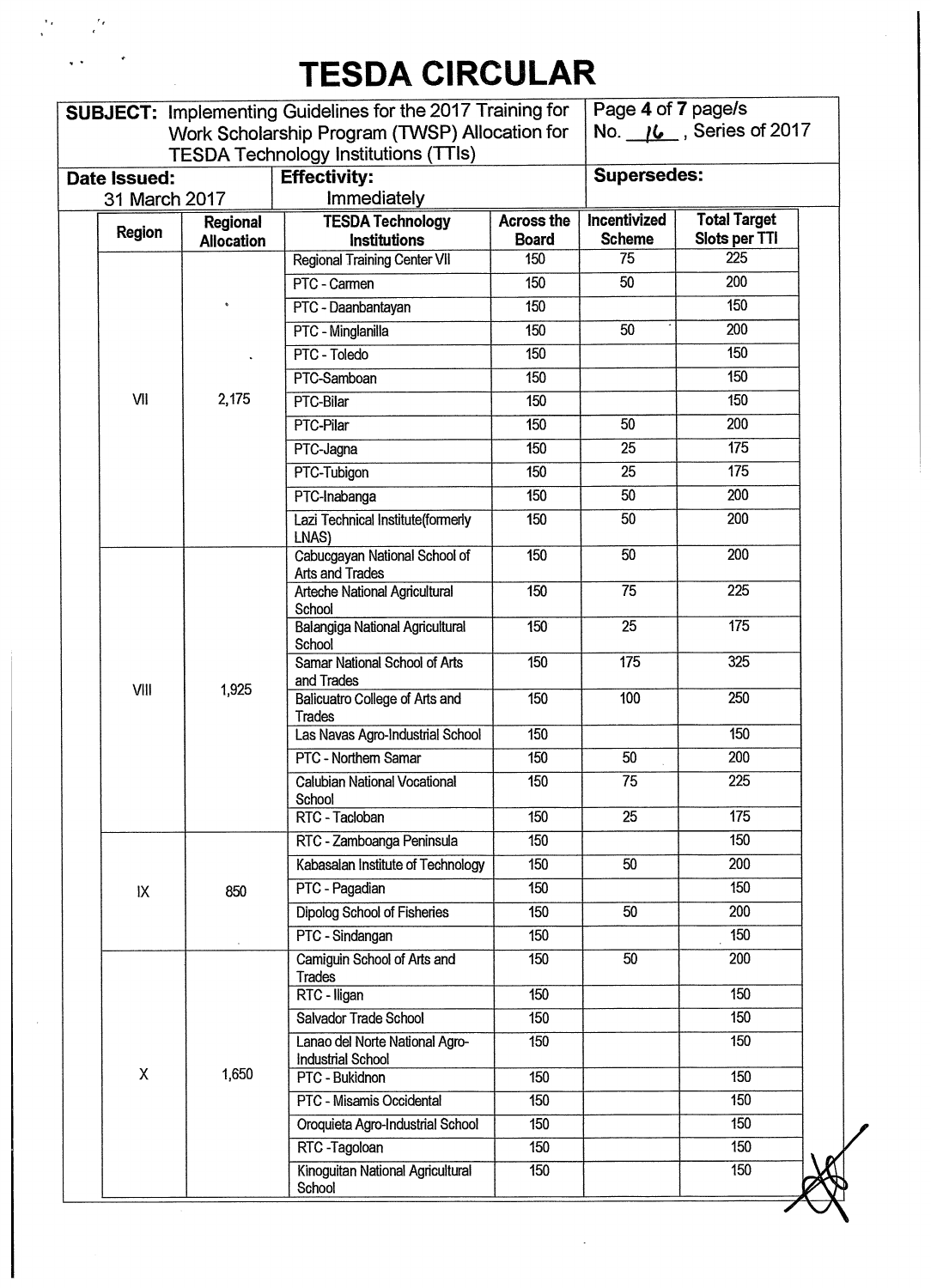| Date Issued:<br>31 March 2017<br>Regional<br><b>Region</b><br><b>Allocation</b> | Work Scholarship Program (TWSP) Allocation for<br><b>TESDA Technology Institutions (TTIs)</b><br><b>Effectivity:</b><br>Immediately<br><b>TESDA Technology</b><br><b>Institutions</b><br>Cagayan de Oro (Bugo) School of<br><b>Arts and Trades</b><br>RTC/KorPhil - Davao | <b>Across the</b><br><b>Board</b><br>150 | <b>Supersedes:</b><br>Incentivized | No. 16, Series of 2017 |  |
|---------------------------------------------------------------------------------|---------------------------------------------------------------------------------------------------------------------------------------------------------------------------------------------------------------------------------------------------------------------------|------------------------------------------|------------------------------------|------------------------|--|
|                                                                                 |                                                                                                                                                                                                                                                                           |                                          |                                    |                        |  |
|                                                                                 |                                                                                                                                                                                                                                                                           |                                          |                                    |                        |  |
|                                                                                 |                                                                                                                                                                                                                                                                           |                                          |                                    |                        |  |
|                                                                                 |                                                                                                                                                                                                                                                                           |                                          |                                    | <b>Total Target</b>    |  |
|                                                                                 |                                                                                                                                                                                                                                                                           |                                          | <b>Scheme</b>                      | Slots per TTI          |  |
|                                                                                 |                                                                                                                                                                                                                                                                           |                                          | 100                                | 250                    |  |
|                                                                                 |                                                                                                                                                                                                                                                                           | 150                                      | 325                                | 475                    |  |
|                                                                                 | PTC - Davao                                                                                                                                                                                                                                                               | 150                                      | 75                                 | 225                    |  |
|                                                                                 | <b>Wangan National Agricultural</b><br>School                                                                                                                                                                                                                             | 150                                      | $\overline{25}$                    | 175                    |  |
| XI<br>1,875                                                                     | Carmelo delos Cientos Sr.<br>National Trade School                                                                                                                                                                                                                        | 150                                      | $\overline{50}$                    | 200                    |  |
|                                                                                 | Davao National Agricultural<br>School                                                                                                                                                                                                                                     | 150                                      | $\overline{25}$                    | 175                    |  |
|                                                                                 | Lupon School of Fisheries-Main<br>and Mati Campus                                                                                                                                                                                                                         | $\overline{150}$                         | 475                                | 625                    |  |
|                                                                                 | <b>General Santos National School</b><br>of Arts and Trades                                                                                                                                                                                                               | 150                                      | 100                                | 250                    |  |
| 575<br>XII                                                                      | Surallah National Agricultural<br>School                                                                                                                                                                                                                                  | 150                                      | 25                                 | 175                    |  |
|                                                                                 | PTC-Cotabato                                                                                                                                                                                                                                                              | 150                                      |                                    | 150                    |  |
|                                                                                 | Surigao del Norte College of<br><b>Agriculture and Technology</b>                                                                                                                                                                                                         | $\overline{150}$                         | 25                                 | 175                    |  |
|                                                                                 | PTC-Surigao                                                                                                                                                                                                                                                               | 150                                      | $\overline{25}$                    | 175                    |  |
| 875<br><b>CARAGA</b>                                                            | Northern Mindanao School of<br><b>Fisheries</b>                                                                                                                                                                                                                           | 150                                      |                                    | 150                    |  |
|                                                                                 | PTC-Agusan del Norte                                                                                                                                                                                                                                                      | 150                                      |                                    | 150                    |  |
|                                                                                 | Agusan Sur School of Arts and<br><b>Trades</b>                                                                                                                                                                                                                            | 150                                      | 75                                 | 225                    |  |
|                                                                                 | Regional Manpower Development<br>Center                                                                                                                                                                                                                                   | $\overline{150}$                         | $\overline{25}$                    | 175                    |  |
| 475<br><b>ARMM</b>                                                              | <b>Provincial/City Manpower</b><br>Development Center                                                                                                                                                                                                                     | 150                                      |                                    | 150                    |  |
|                                                                                 | <b>Provincial Training Center Basilan</b>                                                                                                                                                                                                                                 | $\overline{150}$                         |                                    | 150                    |  |
|                                                                                 | <b>GRAND TOTAL</b>                                                                                                                                                                                                                                                        | 18,300                                   | 5,525                              | 23,825                 |  |

**3. In addition to the above distribution, additional TWSP allocation may be provided to the TTIs subject to their absorptive capacity.** 

#### **11. Eligibility Requirements for TTIs**

**1. The awarding of scholarship grant certificates to TTIs shall be subjected to the following criteria:** 

### **a. TTI Programs with Previous Scholarship Allocation**

- **Program is compliant based on the latest Technical Audit;**
- **.• Program must have not been a subject of any unsettled Notice of Disallowance (ND) that has become final and executory involving any scholarship program of TESDA;**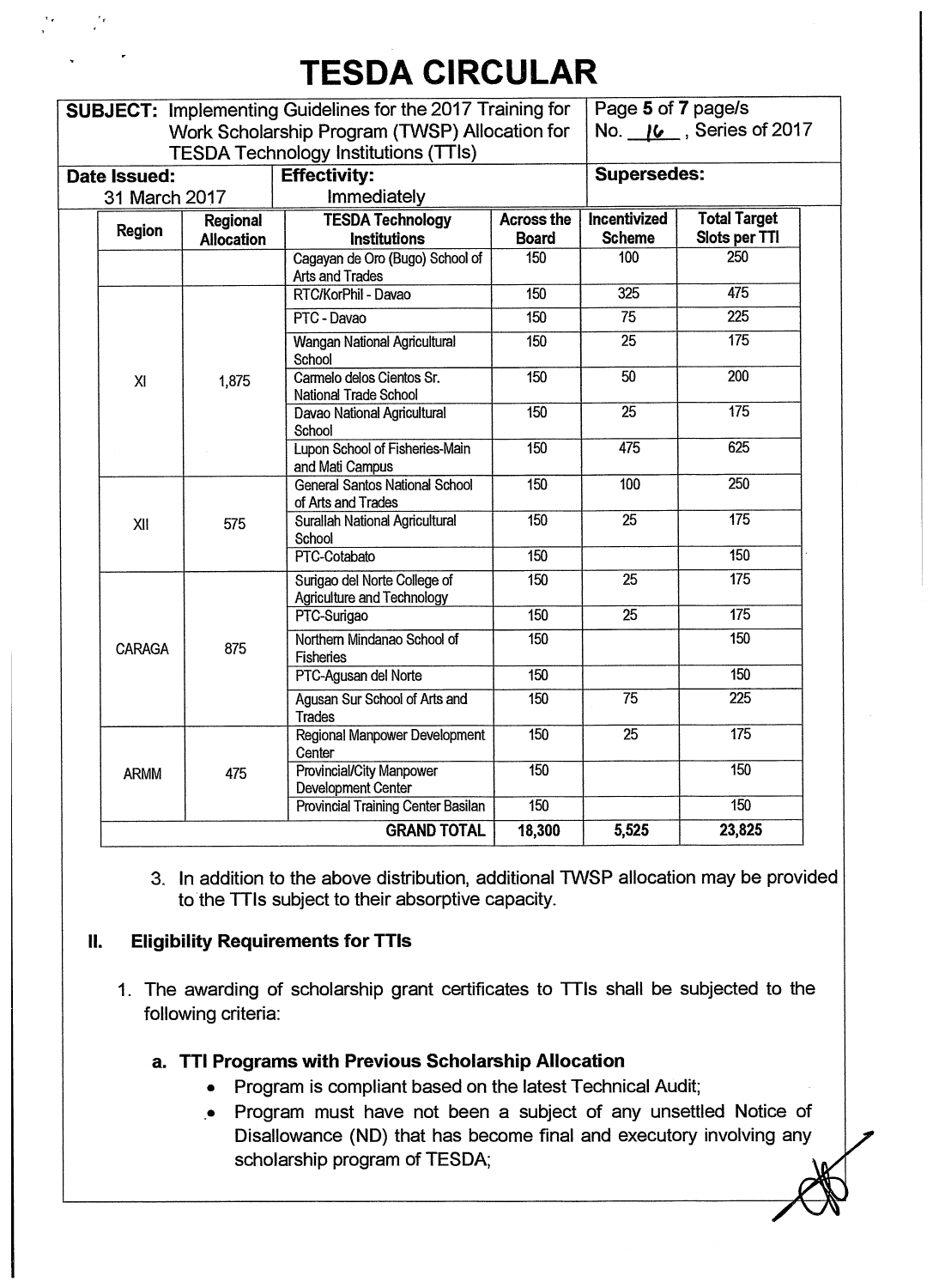|                | <b>SUBJECT:</b> Implementing Guidelines for the 2017 Training for<br>Work Scholarship Program (TWSP) Allocation for<br><b>TESDA Technology Institutions (TTIs)</b>                                                                                                                                                                                                                                                                                                                                                                                                                                                                                                                                                                                                                                                                                                                           | Page 6 of 7 page/s<br>No. 16, Series of 2017 |  |  |  |  |
|----------------|----------------------------------------------------------------------------------------------------------------------------------------------------------------------------------------------------------------------------------------------------------------------------------------------------------------------------------------------------------------------------------------------------------------------------------------------------------------------------------------------------------------------------------------------------------------------------------------------------------------------------------------------------------------------------------------------------------------------------------------------------------------------------------------------------------------------------------------------------------------------------------------------|----------------------------------------------|--|--|--|--|
| Date Issued:   | <b>Effectivity:</b>                                                                                                                                                                                                                                                                                                                                                                                                                                                                                                                                                                                                                                                                                                                                                                                                                                                                          | <b>Supersedes:</b>                           |  |  |  |  |
| 31 March 2017  | Immediately                                                                                                                                                                                                                                                                                                                                                                                                                                                                                                                                                                                                                                                                                                                                                                                                                                                                                  |                                              |  |  |  |  |
| ٠<br>$\bullet$ | The TTI must not have been involved in an unlawful exaction of fees<br>on a particular program;<br>At least 50% Employment Rate (refers to the employment rate of all.<br>graduates in a particular qualification previously granted and being<br>applied for. The report on employment rate shall be applicable only for<br>the TWSP programs that have been completed at least six (6) months<br>to one (1) year prior to the new application under the TWSP in the<br>same qualification. An electronic copy of the MIS-03-02 report, which<br>includes the employment status, shall be submitted to the SMO); and<br>At least 80% Utilization Rate (Refers to the enrollment report against<br>the approved slots of the scholarship previously granted for a particular<br>qualification previously granted and being applied for). This definition<br>shall be applicable to all TVIs. |                                              |  |  |  |  |
|                | b. TTI Programs Newly Subjected to TWSP Allocation                                                                                                                                                                                                                                                                                                                                                                                                                                                                                                                                                                                                                                                                                                                                                                                                                                           |                                              |  |  |  |  |
| ۰<br>٠         | Program is compliant based on the latest Technical Audit and/or must<br>have established absorptive training capacity in terms of facilities, tools<br>and equipment and trainers; and<br>In lieu of the technical audit report, the TTIs with newly registered<br>programs that have not been subjected to technical audit shall submit<br>the UTPRAS inspection report.                                                                                                                                                                                                                                                                                                                                                                                                                                                                                                                    |                                              |  |  |  |  |
| <b>III.</b>    | <b>Mechanics in Granting the Scholarship Allocation</b>                                                                                                                                                                                                                                                                                                                                                                                                                                                                                                                                                                                                                                                                                                                                                                                                                                      |                                              |  |  |  |  |
|                | For regional total allocations of the TWSP scholarship grant certificates, the<br>following shall be observed:                                                                                                                                                                                                                                                                                                                                                                                                                                                                                                                                                                                                                                                                                                                                                                               |                                              |  |  |  |  |
|                | 1. In consultation with the TTI Administrators and the Provincial Directors, the<br>Regional Office shall evaluate eligibility requirements of TTIs using Form 01<br>and shall prepare Qualification Maps (QMs) of eligible/qualified TTIs using<br>Form 02, indicative of the cost and corresponding to its TWSP Regional<br>Total Allocation for programs across the TTIs. The preparation of the QM                                                                                                                                                                                                                                                                                                                                                                                                                                                                                       |                                              |  |  |  |  |

**2. In case a TTI failed to comply with the eligibility requirements for a particular program being applied for, the Regional Director may redistribute/transfer scholarship slots to other eligible/qualified TTIs;** 

**12 Series of 2017;** 

**shall be based on the approved standard fees as per TESDA Circular No.**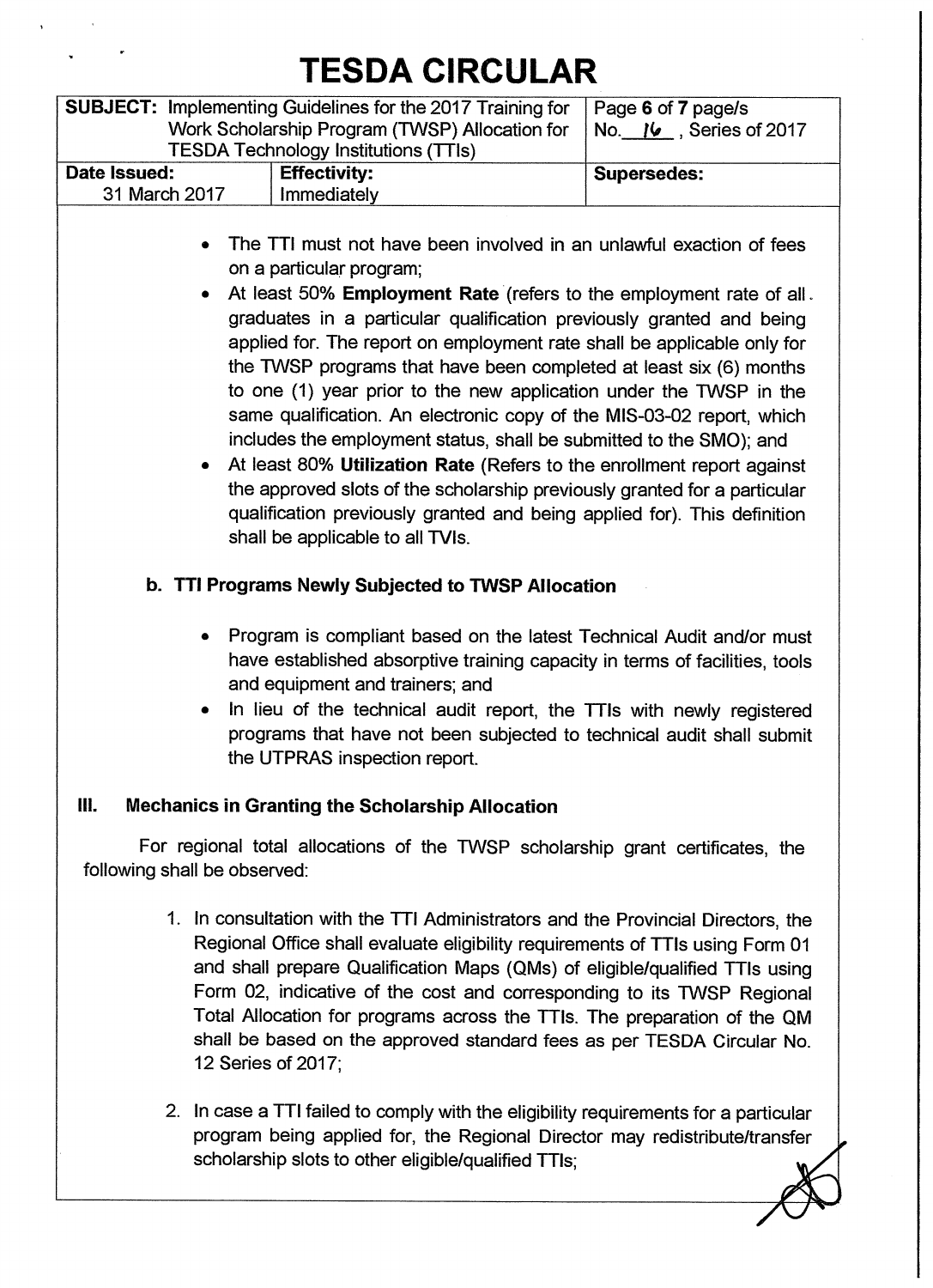$\frac{\partial}{\partial t} \frac{\partial}{\partial x} = \frac{\partial}{\partial x} \frac{\partial}{\partial x} \frac{\partial}{\partial x}$ 

 $\frac{1}{2}$  ,  $\frac{1}{2}$  ,  $\frac{1}{2}$  ,  $\frac{1}{2}$ 

|           |                                         |                                                                                                             | Page 7 of 7 page/s                                                                                                                                                                                                                                                                                                                                                                                                                                                                                                                                                                                                                                                                                                                                                                                                                                                                                                                                                                                                                                             |
|-----------|-----------------------------------------|-------------------------------------------------------------------------------------------------------------|----------------------------------------------------------------------------------------------------------------------------------------------------------------------------------------------------------------------------------------------------------------------------------------------------------------------------------------------------------------------------------------------------------------------------------------------------------------------------------------------------------------------------------------------------------------------------------------------------------------------------------------------------------------------------------------------------------------------------------------------------------------------------------------------------------------------------------------------------------------------------------------------------------------------------------------------------------------------------------------------------------------------------------------------------------------|
|           |                                         |                                                                                                             | No. $16$ , Series of 2017                                                                                                                                                                                                                                                                                                                                                                                                                                                                                                                                                                                                                                                                                                                                                                                                                                                                                                                                                                                                                                      |
|           |                                         |                                                                                                             | <b>Supersedes:</b>                                                                                                                                                                                                                                                                                                                                                                                                                                                                                                                                                                                                                                                                                                                                                                                                                                                                                                                                                                                                                                             |
|           |                                         |                                                                                                             |                                                                                                                                                                                                                                                                                                                                                                                                                                                                                                                                                                                                                                                                                                                                                                                                                                                                                                                                                                                                                                                                |
|           |                                         |                                                                                                             |                                                                                                                                                                                                                                                                                                                                                                                                                                                                                                                                                                                                                                                                                                                                                                                                                                                                                                                                                                                                                                                                |
|           |                                         |                                                                                                             |                                                                                                                                                                                                                                                                                                                                                                                                                                                                                                                                                                                                                                                                                                                                                                                                                                                                                                                                                                                                                                                                |
| approval; |                                         |                                                                                                             |                                                                                                                                                                                                                                                                                                                                                                                                                                                                                                                                                                                                                                                                                                                                                                                                                                                                                                                                                                                                                                                                |
|           |                                         |                                                                                                             |                                                                                                                                                                                                                                                                                                                                                                                                                                                                                                                                                                                                                                                                                                                                                                                                                                                                                                                                                                                                                                                                |
|           |                                         |                                                                                                             |                                                                                                                                                                                                                                                                                                                                                                                                                                                                                                                                                                                                                                                                                                                                                                                                                                                                                                                                                                                                                                                                |
|           |                                         |                                                                                                             |                                                                                                                                                                                                                                                                                                                                                                                                                                                                                                                                                                                                                                                                                                                                                                                                                                                                                                                                                                                                                                                                |
|           |                                         |                                                                                                             |                                                                                                                                                                                                                                                                                                                                                                                                                                                                                                                                                                                                                                                                                                                                                                                                                                                                                                                                                                                                                                                                |
|           |                                         |                                                                                                             |                                                                                                                                                                                                                                                                                                                                                                                                                                                                                                                                                                                                                                                                                                                                                                                                                                                                                                                                                                                                                                                                |
|           | <b>GUI</b>                              |                                                                                                             | <del>'GENE" A.'</del> MAMONDIONG<br><b>Director General/Secretary</b>                                                                                                                                                                                                                                                                                                                                                                                                                                                                                                                                                                                                                                                                                                                                                                                                                                                                                                                                                                                          |
|           | 31 March 2017<br>inconsistent herewith. | <b>TESDA Technology Institutions (TTIs)</b><br><b>Effectivity:</b><br><b>Immediately</b><br>series of 2017; | <b>SUBJECT:</b> Implementing Guidelines for the 2017 Training for<br>Work Scholarship Program (TWSP) Allocation for<br>3. The Regional Offices (ROs) shall submit Forms 01 and 02 to the<br>Scholarship Management Office (SMO) CLGUS for evaluation;<br>4. After the evaluation of QM, SMO CLGUS shall endorse the same to ODDG-<br>CLGUS for its recommendation to the Director General/Secretary for his<br>5. Approved QMs shall be forwarded to SMO CLGUS for the issuance of<br>scholarship grant certificates to the ROs;<br>6. The ROs shall ensure that the beneficiaries shall come from the three (3)<br>modes of availing scholarship under Section VI of TESDA Circular No. 10,<br>7. The ROs shall release the scholarship grants certificates to the Provincial<br>Offices (POs) based on the approved QMs; and<br>8. The TTIs shall conduct the training program only after receipt of the<br>scholarship grants certificates from the POs.<br>This Circular shall take effect as indicated and shall revoke all other issuances<br><b>ING</b> |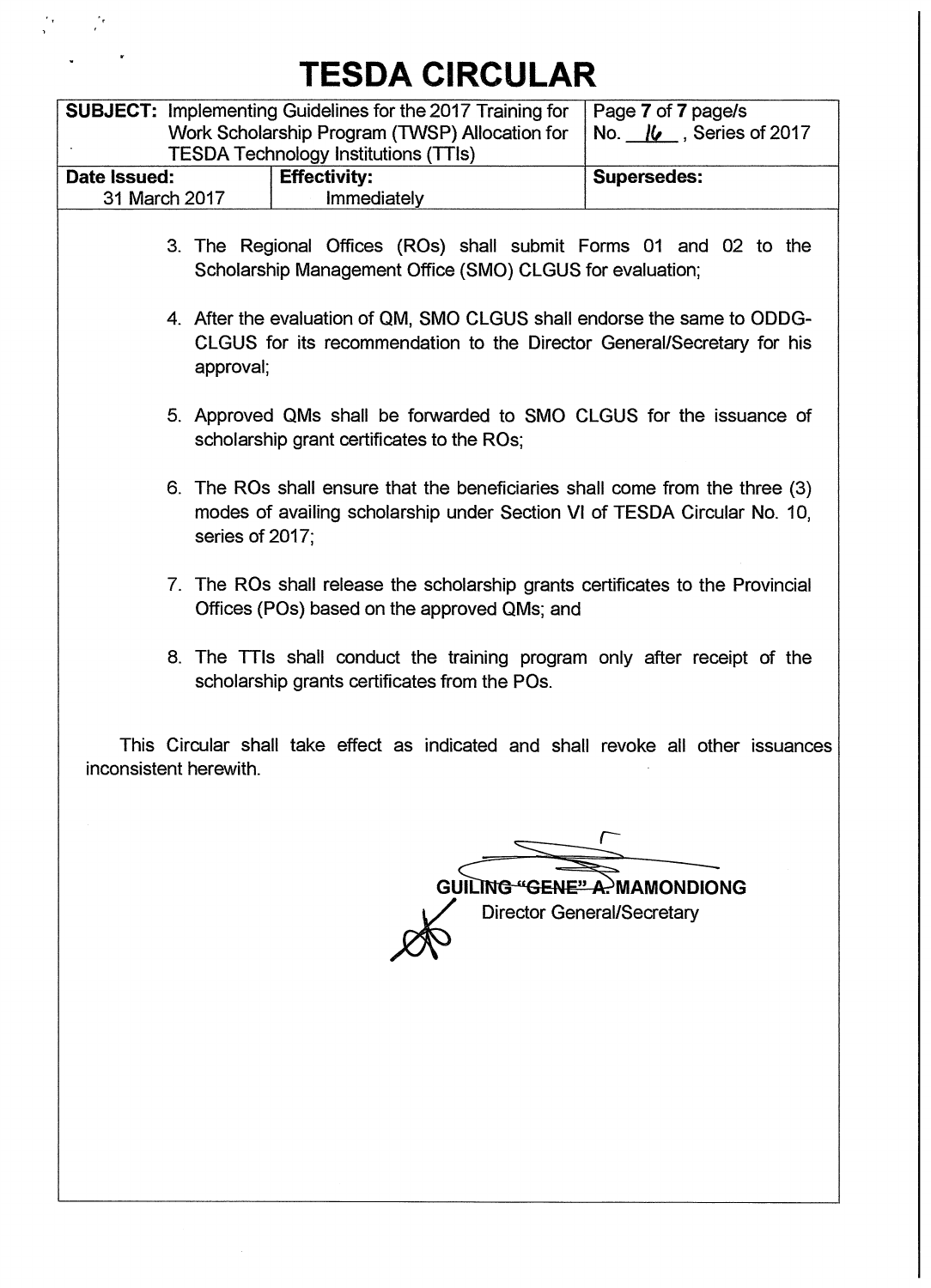### **Technical Education and Skills Development Authority CY 2017 Training for Work Scholarship Program (TWSP) ELIGIBILITY REQUIREMENTS (Form 01)**

| Region                     |  |
|----------------------------|--|
| <b>Province/District</b>   |  |
| Name of TTI                |  |
| <b>Oualification Title</b> |  |

#### **A. TTI Programs with Previous Scholarship Allocation**

|     |                                                                                                                                                                                                                                                                                                                                                                                                                                                                                                            | <b>RESULT</b> |            |
|-----|------------------------------------------------------------------------------------------------------------------------------------------------------------------------------------------------------------------------------------------------------------------------------------------------------------------------------------------------------------------------------------------------------------------------------------------------------------------------------------------------------------|---------------|------------|
|     | <b>PARTICULARS</b>                                                                                                                                                                                                                                                                                                                                                                                                                                                                                         |               | Fail $(J)$ |
| 11. | Program is compliant based on the latest Technical Audit.                                                                                                                                                                                                                                                                                                                                                                                                                                                  |               |            |
| 2.  | Program must have not been a subject of any unsettled Notice of Disallowance (ND) that<br>has become final and executory involving any scholarship program of TESDA.                                                                                                                                                                                                                                                                                                                                       |               |            |
| 3.  | The TTI must not have been involved in an unlawful exaction of fees on a particular<br>program.                                                                                                                                                                                                                                                                                                                                                                                                            |               |            |
| 14. | At least 50% Employment Rate (refers to the employment rate of all graduates in a<br>particular qualification previously granted and being applied for. The report on<br>employment rate shall be applicable only for the TWSP programs that have been<br>completed at least six (6) months to one (1) year prior to the new application under the<br>TWSP in the same qualification. An electronic copy of the MIS-03-02 report, which<br>includes the employment status, shall be submitted to the SMO); |               |            |
| l5. | At least 80% Utilization Rate (Refers to the enrollment report against the approved slots<br>of the scholarship previously granted for a particular qualification previously granted<br>and being applied for).                                                                                                                                                                                                                                                                                            |               |            |

**EVALUATION RESULT:** 

 $\frac{e}{\epsilon}$ 

 $\epsilon$  ,

#### **B. TTI without Previous Scholarship Allocation**

|     | <b>PARTICULARS</b>                                                                                                                                                                                                              |  | <b>RESULT</b> |  |
|-----|---------------------------------------------------------------------------------------------------------------------------------------------------------------------------------------------------------------------------------|--|---------------|--|
|     |                                                                                                                                                                                                                                 |  | Fail $(J)$    |  |
| 1.  | Program is compliant based on the latest Technical Audit and/or must have established<br>absorptive training capacity in terms of facilities, tools and equipment and trainers;                                                 |  |               |  |
| I2. | In case the TTIs with newly registered programs that have not been subjected to<br>technical audit shall submit the UTPRAS inspection report conducted by the TESDA<br>Provincial Office in lieu of the technical audit report. |  |               |  |

**EVALUATION RESULT:** 

**Date Evaluated** 

**Provincial Scholarship Focal** *Provincial Director* **<b>Provincial Director** 



**Regional Director**